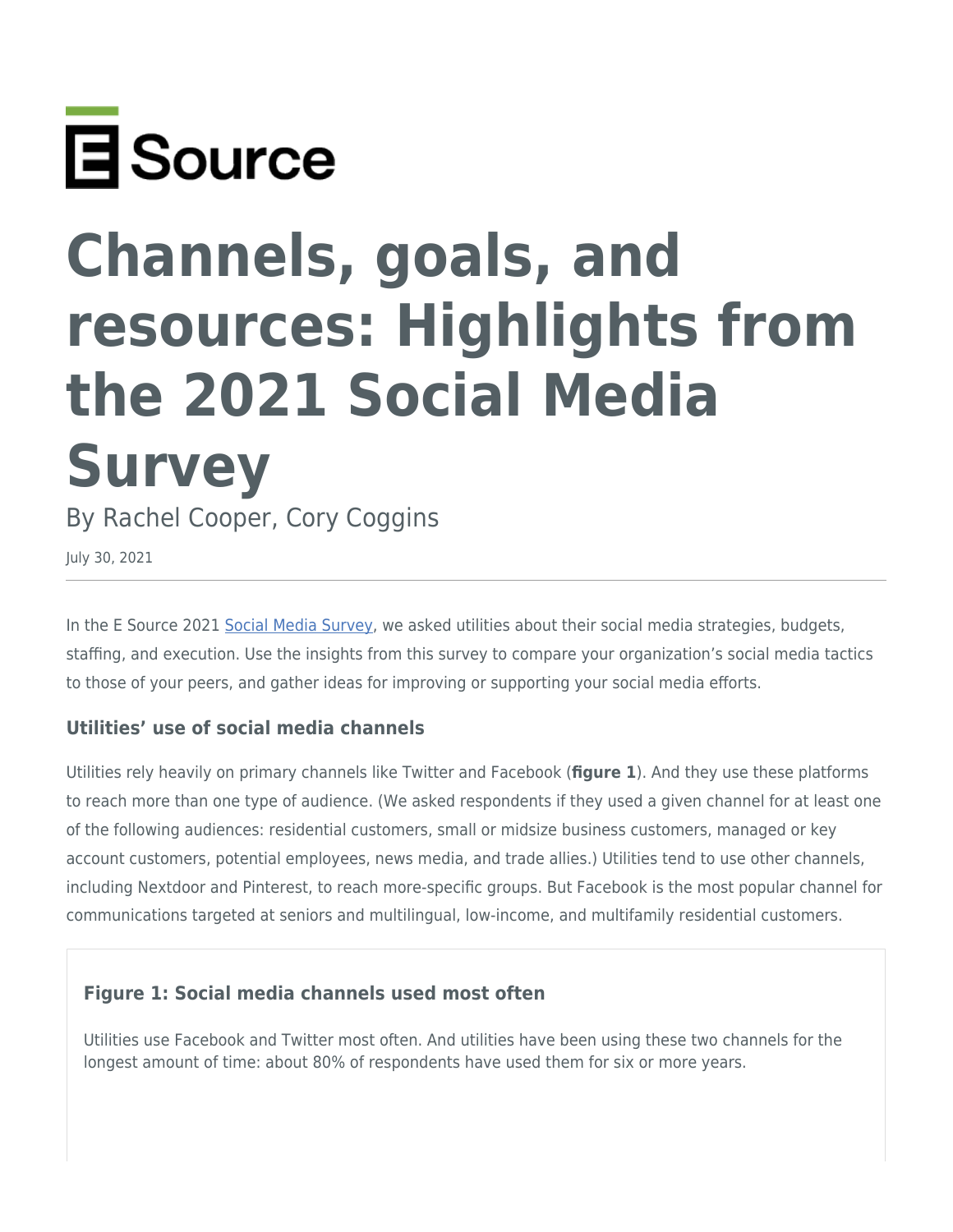

**New channels.** TikTok isn't included in plans for most of the utilities that participated in the 2021 survey. However, those considering it want to try it as a way to reach a younger audience. Utilities using Nextdoor, which groups users by location, find the platform helpful when communicating outage information to specific neighborhoods.

**New techniques in established channels.** About half of respondents reported that they plan to use LinkedIn and Instagram more in the next 12 months. Those wanting to give Instagram more focus want to use Reels, Stories, Instagram Live, and Guides.

## **Would you like to participate in the next survey?**

If you're responsible for social media strategy and implementation at your organization and you'd like to participate in the next survey, please fill out the [participation form](https://www.esource.com/social-media-survey#participation).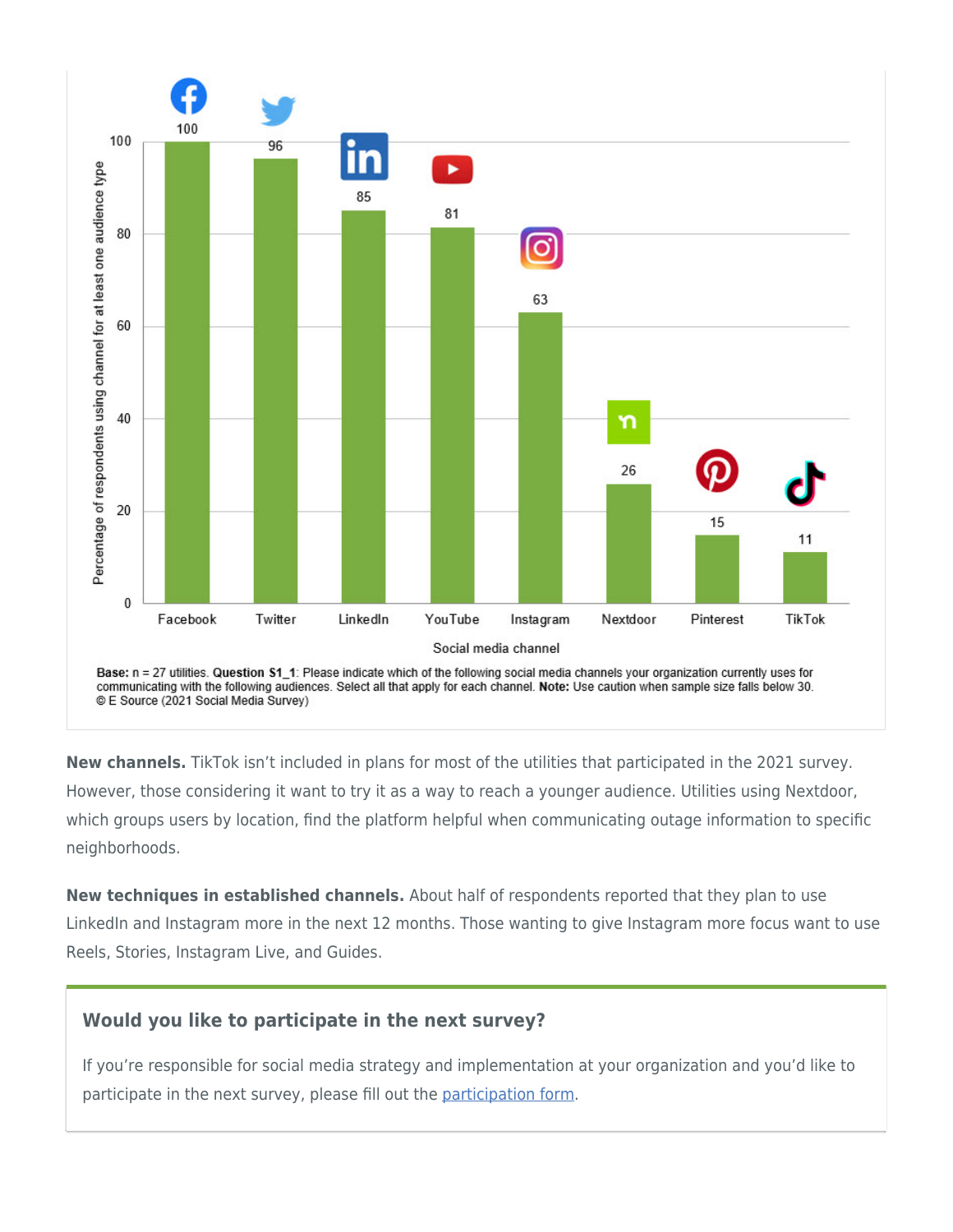# **Goals and objectives for social media**

In the 2021 study, as in previous years, the most common use of social media at utilities was to communicate about outages and emergencies (96% of respondents chose it as a top goal). Other leading uses were to improve customer satisfaction and the utility relationship (89%) and manage, develop, or protect the brand (89%) (**figure 2**).

## **Figure 2: Top five goals or objectives for social media**

Social media has several important functions at a utility. Year after year, respondents indicate that communicating about outages or emergencies is the channel's primary use.



**Ways to build engagement.** Most respondents use paid or promoted posts, and they do so most often on Facebook. Posts that receive good organic engagement are often about employees (specifically lineworkers), outage or emergency updates, and promotions for giveaways. Some customers might encounter your social media account for the first time during an emergency, so providing timely and useful updates is important. Posts that highlight people in your company or the wider community help build a connection to your customers—they'll see you as more than just an energy provider.

**Meeting social media goals.** Respondents feel confident in how they communicate about outages or emergencies. When asked how successful their use of social media was at communicating about outages, respondents rated their efforts an average of 8.6 out of 10 (10 being most successful), just behind "Delivering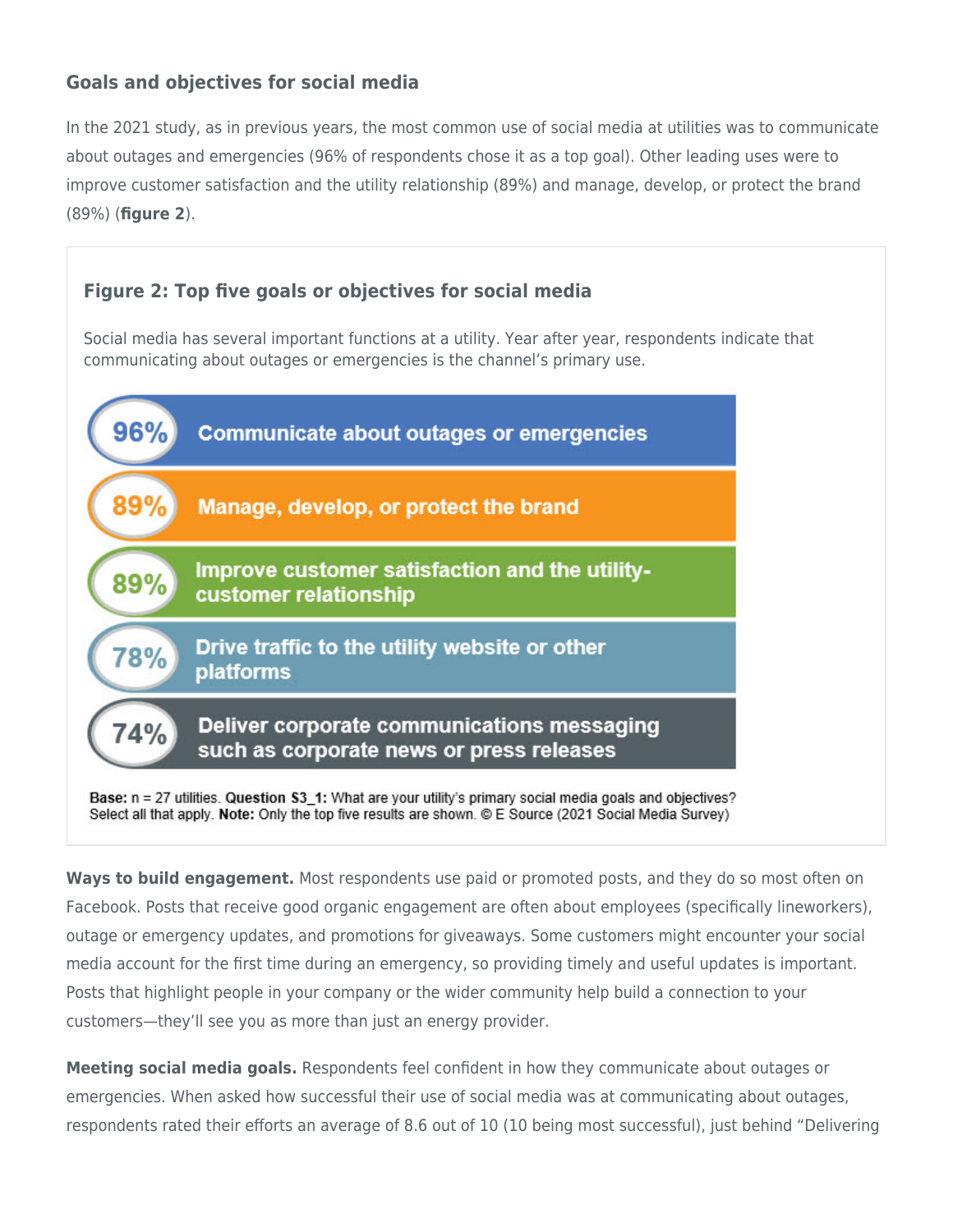corporate communications messaging" (an average of 8.7).

## **Learn how to organize your social media team**

Our report [Organizational structures of utility social media teams](https://www.esource.com/126191azvk/organizational-structures-utility-social-media-teams) gives examples of utility social media org charts and advice on how to structure your group.

#### **Organizational structure, resources, and operation**

**Departments responsible for social media.** Most study participants responded that the corporate communications team has primary control or ownership over social media activities. Almost every utility said that this group is involved to some degree. How utilities involve other departments with their social media varies. Customer service and marketing were the other groups most often involved, but some utilities bring in a broader range of departments.

We learned that some utilities are involving several departments to help answer customer service questions that come in through social media. They do this to improve customer satisfaction and the utility-customer relationship. Thirty-seven percent of respondents said that answering customer service questions via social media is the responsibility of an individual within the corporate communications, public relations, or media relations department. So involving someone from the contact center or another department (including subject-matter experts) could help provide the best customer support.

**Support, staffing, and strategy.** Other trends in organizational structure and support include:

- Social media managers want leadership and other departments to better understand the benefits of social media and how it affects customer experience.
- Two-thirds of respondents said they have one or fewer full-time equivalents dedicated to social media activities.
- Social media budgets are small or requested as needed for many utilities.
- Most respondents expect staffing and budgets to remain the same in the next 12 months.
- Respondents want more user-generated content from employees and for the customer service centers to play a larger role in social media engagement.

**Figure 3** shows that more than half of respondents didn't think that they were receiving sufficient resources for their social media efforts. With more staff and larger budgets, they could produce more valuable and creative content. On the other hand, 48% of respondents felt strongly that their leadership is supportive of their efforts. Continuing to show the value of social media and planning how to use more resources may help those who already have the support of leadership. But until social media staff gain more resources, they'll have to continue to find efficient ways to communicate and connect with customers through social media on their own.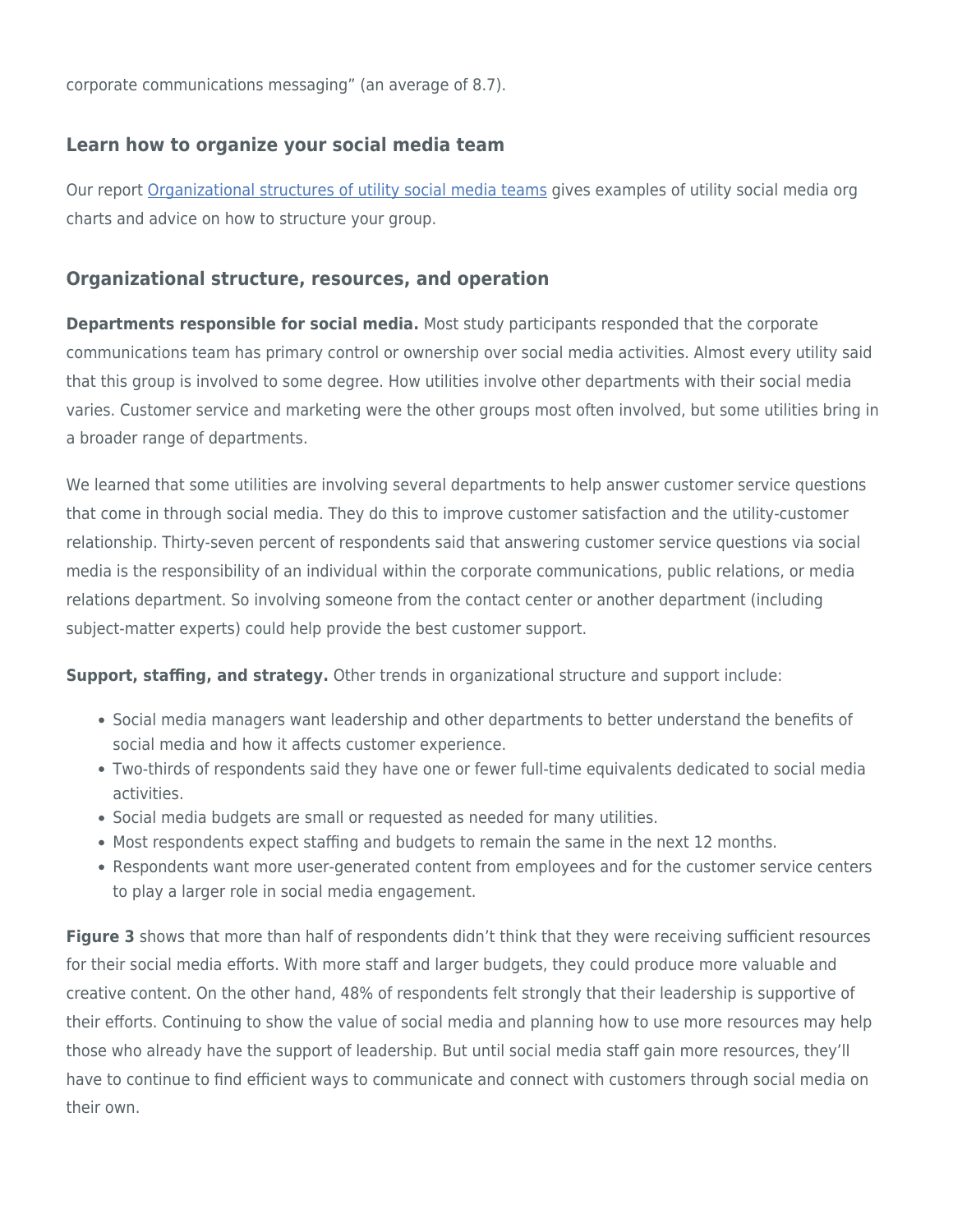## **Figure 3: Support for social media resources and strategy**

About half of study respondents feel that their social media efforts have the support of leadership, but even more don't feel that they have sufficient resources.



**Content planning.** One way of improving operations is to use a detailed editorial calendar. Forty-one percent of respondents have no formal editorial calendar or planning process, are in the process of developing an editorial calendar, or set just an annual calendar. Some respondents said that planning has been helpful in becoming more successful. One respondent said, "We have also drafted an entire digital plan for 2021, so while it hasn't proven to be a success, just having something on paper to lead our strategy so far has been hugely successful."

Our report [Strategies for effective internal communications: How to inform and engage employees](https://www.esource.com/com-1700010-001/strategies-effective-internal-communications-how-inform-and-engage-employees) discusses in detail how to set up an editorial calendar and content review process. Video clips in our report [Utility](https://www.esource.com/426191fjcd/storytelling-tips-experts) [content strategy tips from the experts](https://www.esource.com/426191fjcd/storytelling-tips-experts) show how utility and non-utility content strategists use these tools.

## **About the Social Media Survey**

The [Social Media Survey](https://www.esource.com/social-media-survey) is an online survey designed to understand utilities' social media efforts. What we've uncovered from the survey can inform you and your peers on social media strategy, design, and implementation. The survey also identifies social media trends and common practices at utilities. The survey